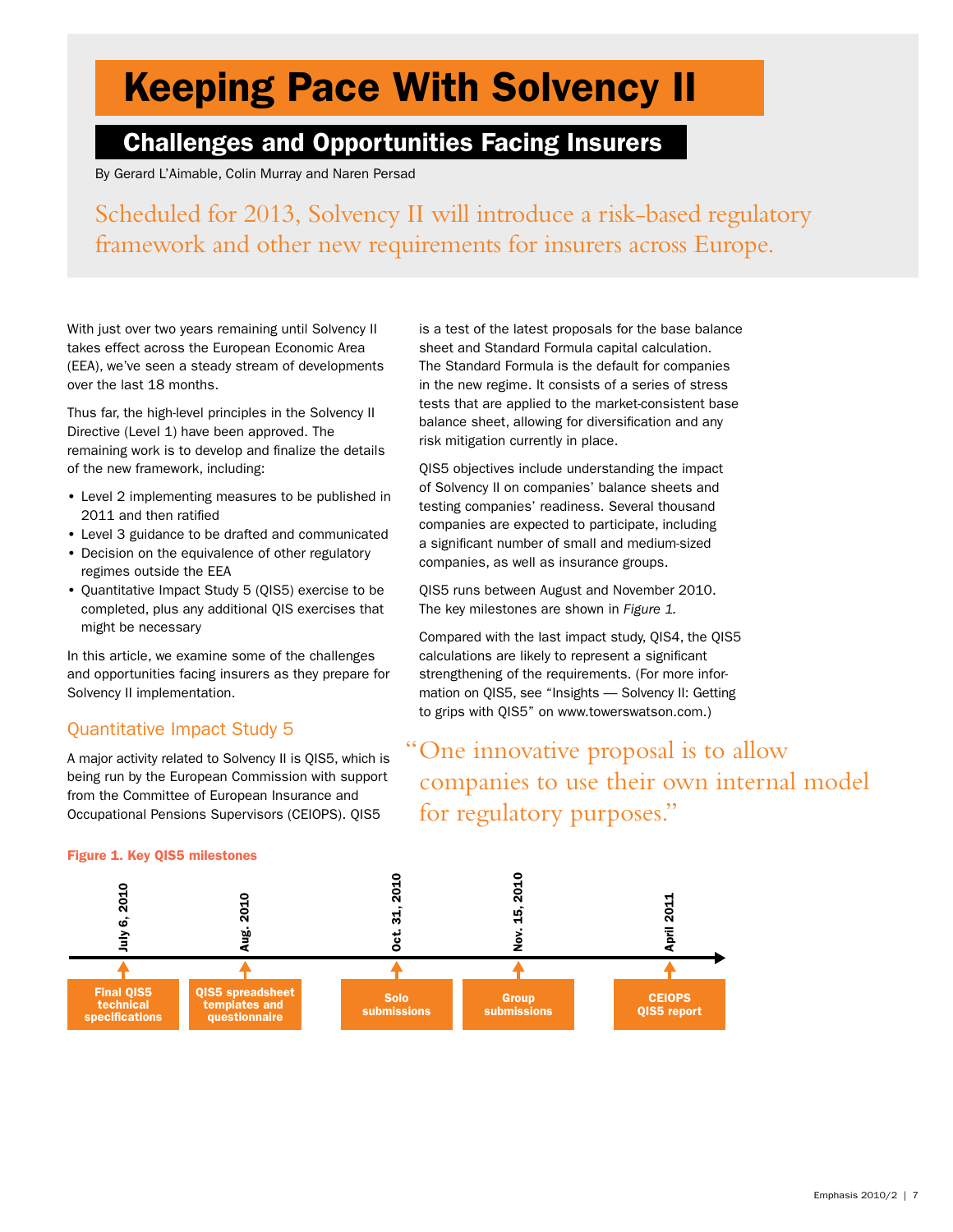

Gerard L'Aimable Specializes in risk management, governance and Solvency II pillar 2. Towers Watson, London



Colin Murray Specializes in Solvency II pillar 1 in Europe. Towers Watson, Dublin



Naren Persad Specializes in capital and risk management and Solvency II developments. Towers Watson, London

#### Internal Model Application and Approval

One of the innovative proposals around Solvency II is to allow companies to use their own internal model for regulatory purposes, subject to meeting specified requirements in areas such as calibration, quality, documentation, data and use in the business. Internal models (and partial internal models, where internal models are used for a subset of risks) represent an alternative to the Standard Formula being tested in QIS5.

Companies have different reasons for wishing to pursue the internal model option. Larger organizations may be under pressure from analysts who expect market-leading risk management, while others could have concerns about whether the Standard Formula adequately reflects the risks in their business. Whatever the reason, the decision to pursue an internal model should not be considered lightly, given the additional requirements and standards expected for supervisory approval.

Some supervisors are already creating processes to facilitate approval in time for the start of Solvency II. For example, in the U.K., approximately 100 companies have indicated their intention to use an internal or partial internal model. As a result, the U.K. supervisor has established a pre-application process with certain criteria that a company must meet before it can be accepted.

To enter the internal model application process, a company must have completed the QIS exercises and have all of the following:

- Credible plans for the overall Solvency II project, with an approved budget from the board
- An appropriate Solvency II project governance structure
- Plans to iteratively improve the internal model
- Supporting documentation for the internal model

To demonstrate board-level engagement, the company CEO should sign off on the application.

#### Improving Systems and Tools

The new standards underlying Solvency II — for Standard Formula and internal models — will require companies to invest significantly in systems to generate robust numbers the board can stand behind. The group requirement under Solvency II extends to subsidiaries outside Europe, which will also have to perform Solvency II-type calculations.

Property & casualty companies are beginning to realize that the process for deriving technical provisions based on best-estimate cash flows is a fundamental shift from current reserving and will require system changes to allow, for example, discounting of the underlying cash flows.

Similarly, the valuation of options and guarantees will be a challenge for life insurance companies that do not have a tradition of market-consistent reporting. Setting up systems to perform the associated stochastic calculations is complex and usually requires enhancements to existing actuarial models.

Additionally, companies are looking at more sophisticated techniques — such as replicating functions and replicating portfolios — that will provide timely information on the solvency position. Such information allows a company to quickly produce an up-to-date solvency assessment and react proactively to challenges, such as the recent financial crisis, as they emerge. This is necessary if a company is committed to embedding the internal model within the business.

Companies will be using QIS5 as an opportunity to pilot the new calculations with a view toward developing a production version in time for the implementation of Solvency II. An internal deliverable from the QIS exercise should be a management report that describes any shortcomings in processes, systems and available resources, as well as a plan to address them.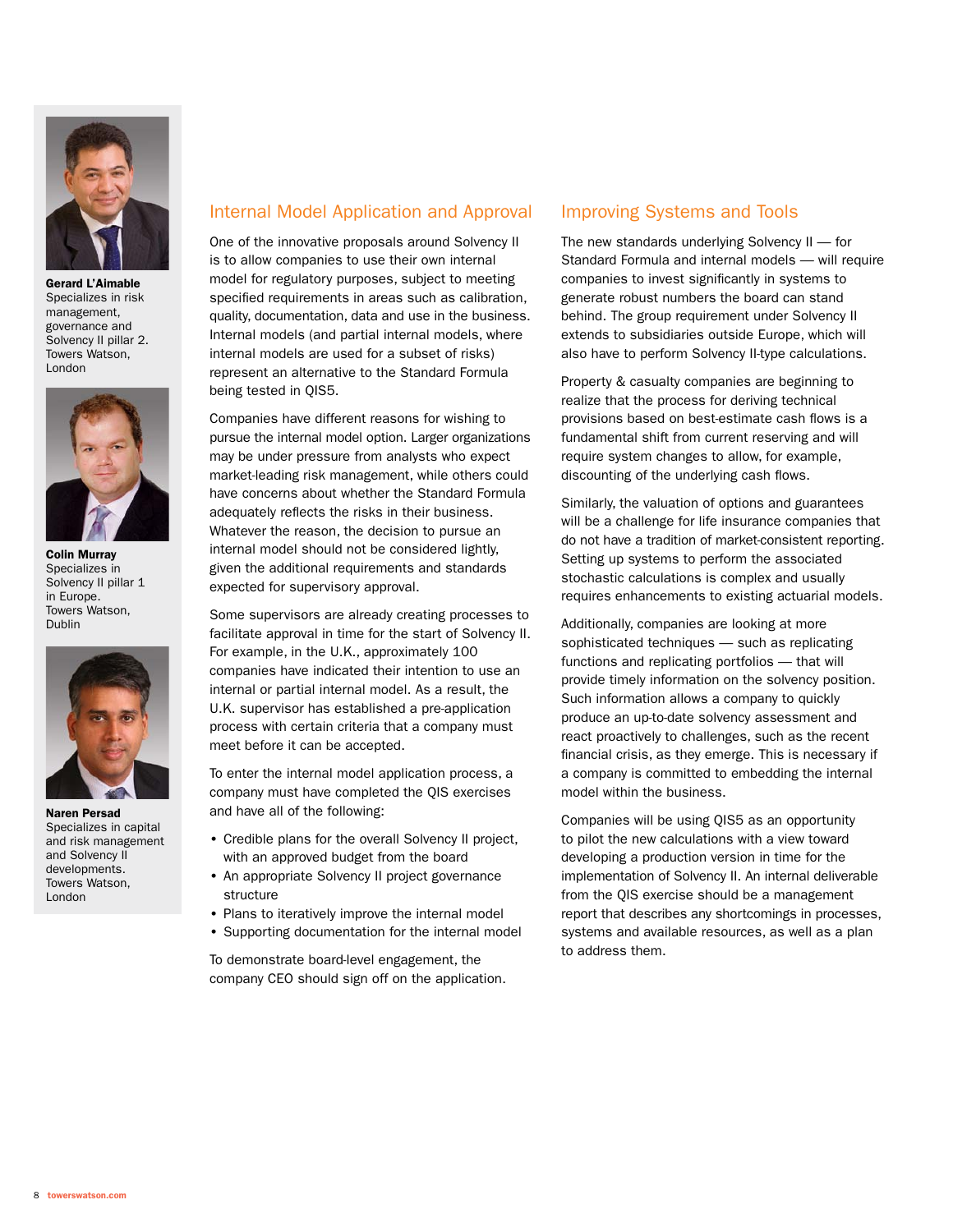#### Figure 2. Core principles for the ORSA

**Principle 1** Responsibility of the undertaking

| <b>Principle 2</b> | Encompass all material risks                                                                                       |
|--------------------|--------------------------------------------------------------------------------------------------------------------|
| <b>Principle 3</b> | Based on adequate measurement and assessment processes.<br>and embedded in the decision making of the organization |
| <b>Principle 4</b> | Be forward-looking                                                                                                 |
| <b>Principle 5</b> | Appropriately evidenced/documented and independently<br>assessed                                                   |

in an Organization All companies under Solvency II will be required to

Embedding Risk Management

complete an Own Risk and Solvency Assessment (ORSA). For the ORSA, the company must be able to monitor the overall solvency needs of the organization, taking into account the specific risk profile, the approved risk tolerance limits and the business strategy of the undertaking.

The ORSA is expected to engage senior management, as it relies on them to provide the strategic objectives, the risk strategy, and details about the risk appetite and corporate planning. Though board members will delegate many of the tasks, the overall accountability for understanding and endorsing the organization's capital needs over the foreseeable strategic horizon rests with the board.

The ORSA is expected to bring together key components of the risk management system. CEIOPS has defined five core principles, summarized in *Figure 2,* with further guidelines expected in late 2010.

Some companies are already using the ORSA to help promote their internal enterprise risk management (ERM) frameworks. Areas of focus include:

- Risk appetite. Developing a coherent risk appetite with a focus on board engagement, the risks the organization is willing to accept, the associated risk limits and tolerances, the key metrics to be monitored and the ways in which the risk appetite will evolve as external conditions change.
- Risk identification and assessment. Developing a formal process for the bottom-up identification of risks within the organization and how they should be managed. The work around Solvency II has been helpful in standardizing the categorization for insurance, market and counterparty risks; therefore, much of the focus has been on items such as operational and emerging risks.
- Risk measurement. When the risks have been identified, the company must have a robust

method of quantifying them in a timely manner. The work around QIS5 and internal models is helping to promote a market-based economic capital assessment that is the standard under Solvency II.

- Risk reporting. To embed a risk management framework, results must be available on a timely basis, and sufficiently flexible and detailed for management to be able to make decisions at either a product or risk level. Increasingly, companies are developing risk dashboards and traffic light indicators to communicate risks more widely and effectively within (and sometimes external to) the organization. At the same time, companies are taking a critical look at their management information. Some of this can be silo-based and a legacy of the past, and can be switched off if it is no longer used to steer the business.
- **Scenario testing.** It is often easier for senior management to engage in scenario development and then work though the implications of the scenarios and potential mitigating actions. Scenario testing can cover plausible events, such as the impact of a mild recession, or tail events, such as the impact of a deep recession, a hyperinflation environment or a natural disaster. These help make risk management real for the board. More recently, companies have been thinking about reverse stress tests that focus on identifying scenarios that could cause the company to fail to meet its stated internal objectives.
- Link to business strategy. Risk assessments should be forward-looking. Business plans should include details about the capital implications of different new business strategies, volumes and margins. This links risk management to the

"All companies under Solvency II will be required to complete an Own Risk and Solvency Assessment."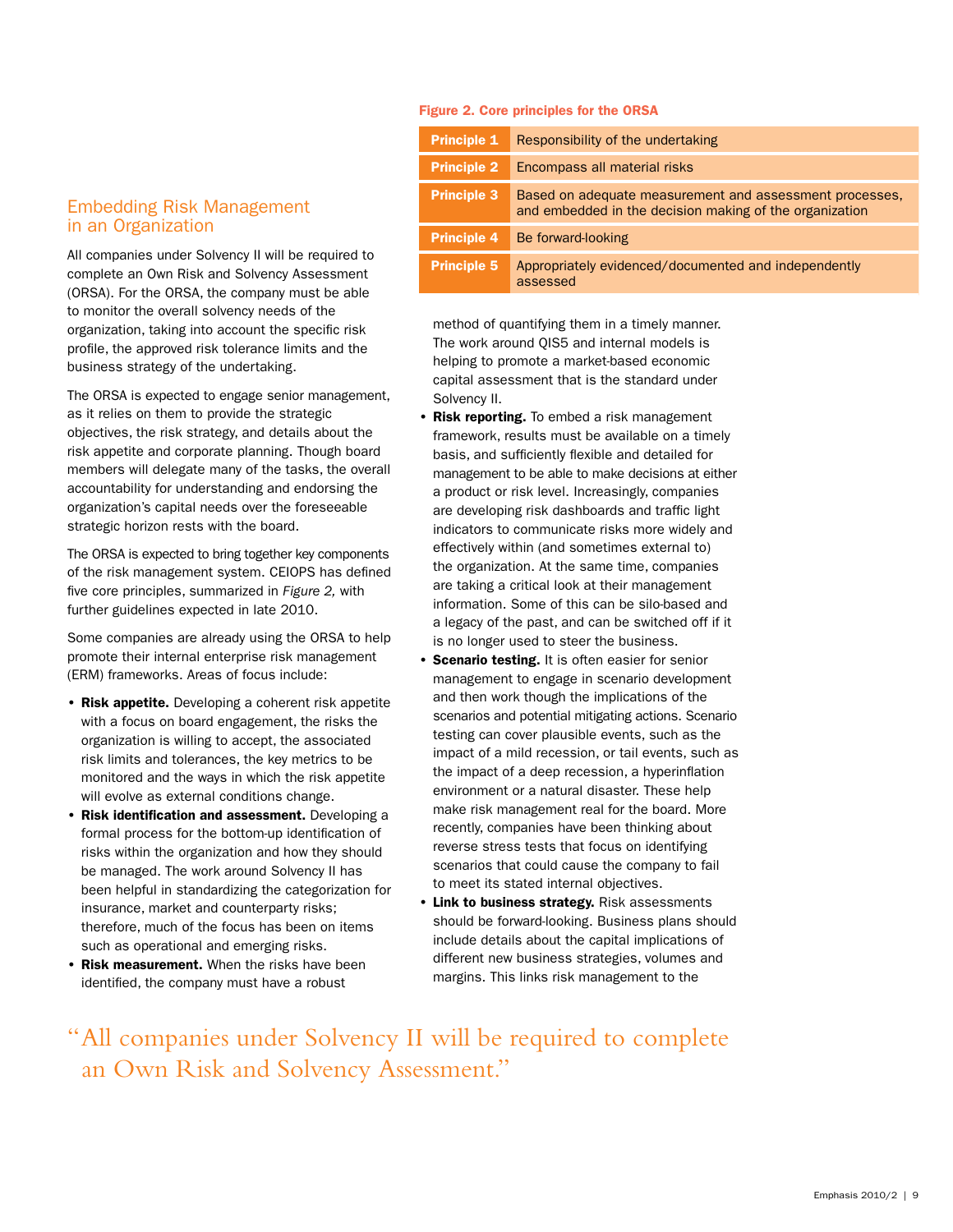

"Companies need to start developing the necessary infrastructure that will enable them to produce disclosures in a timely fashion."

capital planning process and highlights whether additional capital sourcing might be necessary. A similar assessment should be undertaken before any major strategic decision is made — for example, a merger or acquisition.

- Governance and committee structure. For many companies, the governance and committee structures have not kept pace with developments around risk management. Companies are taking a fresh look at the existing structures with a goal of redesigning their decision-making processes in light of higher-quality, and more detailed and timely, risk information that will become available.
- **Board education.** The board is ultimately responsible for Solvency II, so there is an increasing focus on training board members on their responsibilities under the new regime. This also extends to nonexecutive directors. Solvency II has a legal entity focus, and for insurance groups with multiple legal entities, the work required to bring all of the boards up to date with the requirements should not be underestimated.
- Documentation. There are extensive justification and documentation requirements around data, assumptions, methodology, management actions and expert judgment. Such information would be a prerequisite for internal model approval, and companies are dedicating resources to improving and standardizing documentation across the organization.

A risk management culture cannot be created and embedded overnight. It requires a strong commitment from all involved, especially those at the top. Those companies that get the risk culture right will be in the best position to take maximum advantage of the new framework.

#### Rationalizing Disclosures Under Solvency II

One of the building blocks behind Solvency II is increased private and public disclosure, which will help enforce market discipline on companies.

Private disclosure to the regulator, in the form of the Report to Supervisor (RTS), is extensive. It goes beyond the quantitative requirements to include an assessment of the system of governance, risk profile, and business and performance. This is not without its issues, as companies might have some residual discomfort in sharing their private corporate ambitions (as might be set out in the ORSA) with supervisors.

The planned public disclosure known as the Solvency Financial Condition Report (SFCR) is also extensive. It will add to the already existing disclosures from companies related to EEV, MCEV, IFRS and local GAAP. This poses challenges for companies, as some have expressed concerns about the publication of what is currently considered proprietary information.

From a practical point of view, companies need to start developing the necessary infrastructure that will enable them to produce the disclosures in a timely fashion. This might initially be in the form of a pilot for a subset of the business. In the longer term, Solvency II will add to the year-end reporting cycle, and companies will need to organize themselves efficiently to complete the various requirements on time.

More strategically, the industry needs to determine how companies should communicate with stakeholders in a Solvency II world. Different forms of reporting might serve different purposes, but companies need to be able to explain the differences in a meaningful way or risk losing the confidence of investors.